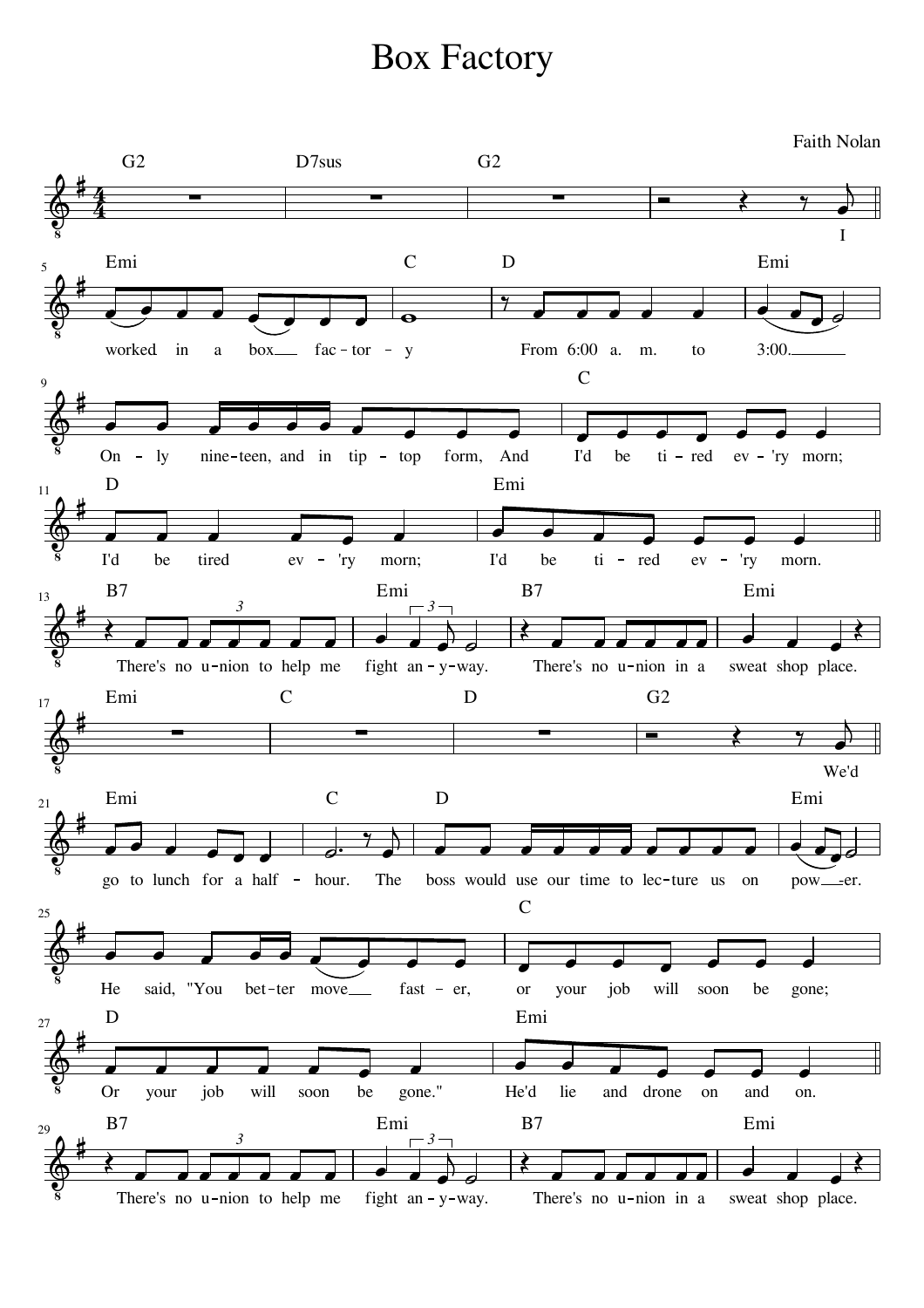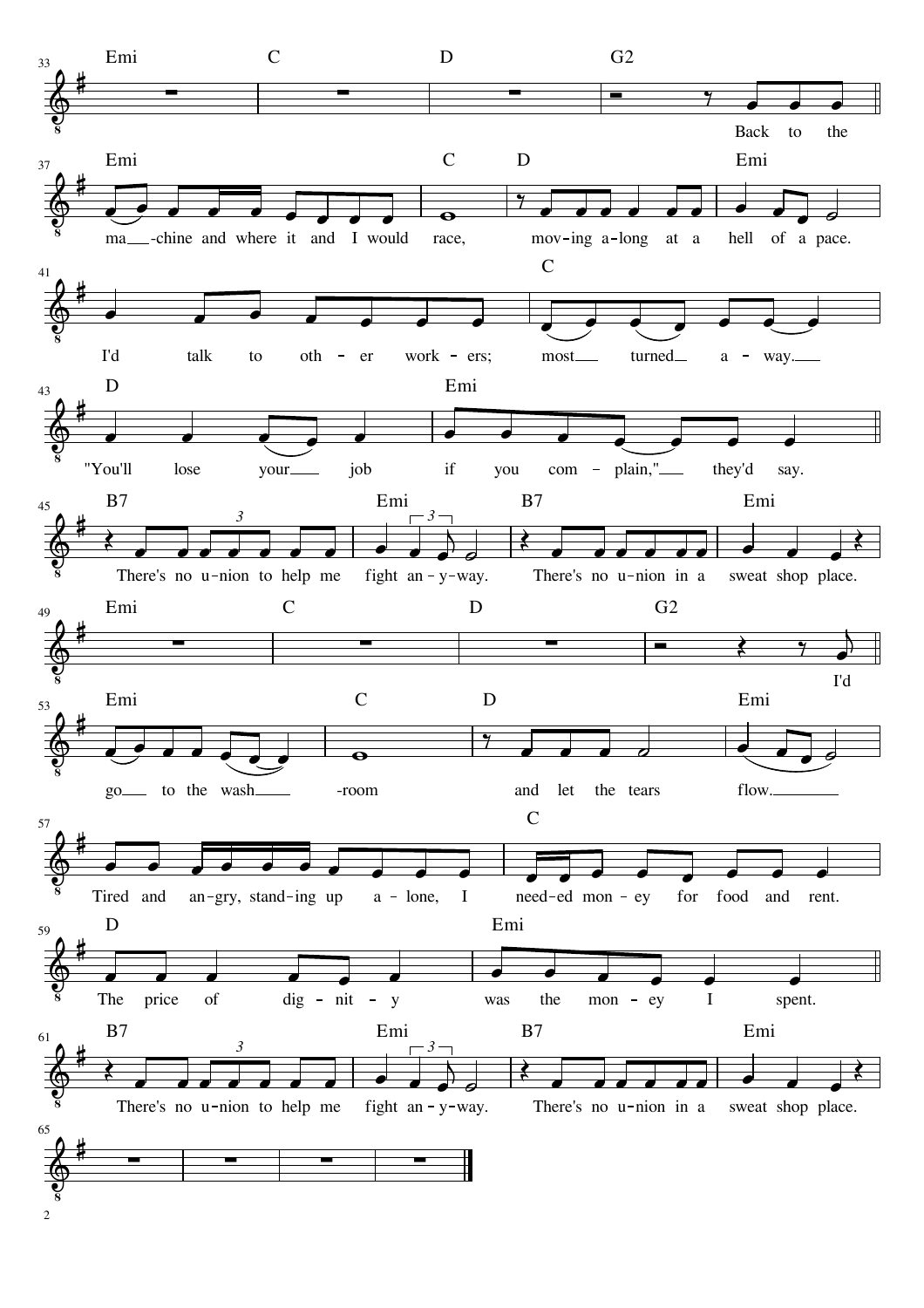# Box Factory (Finger Electric Bass)









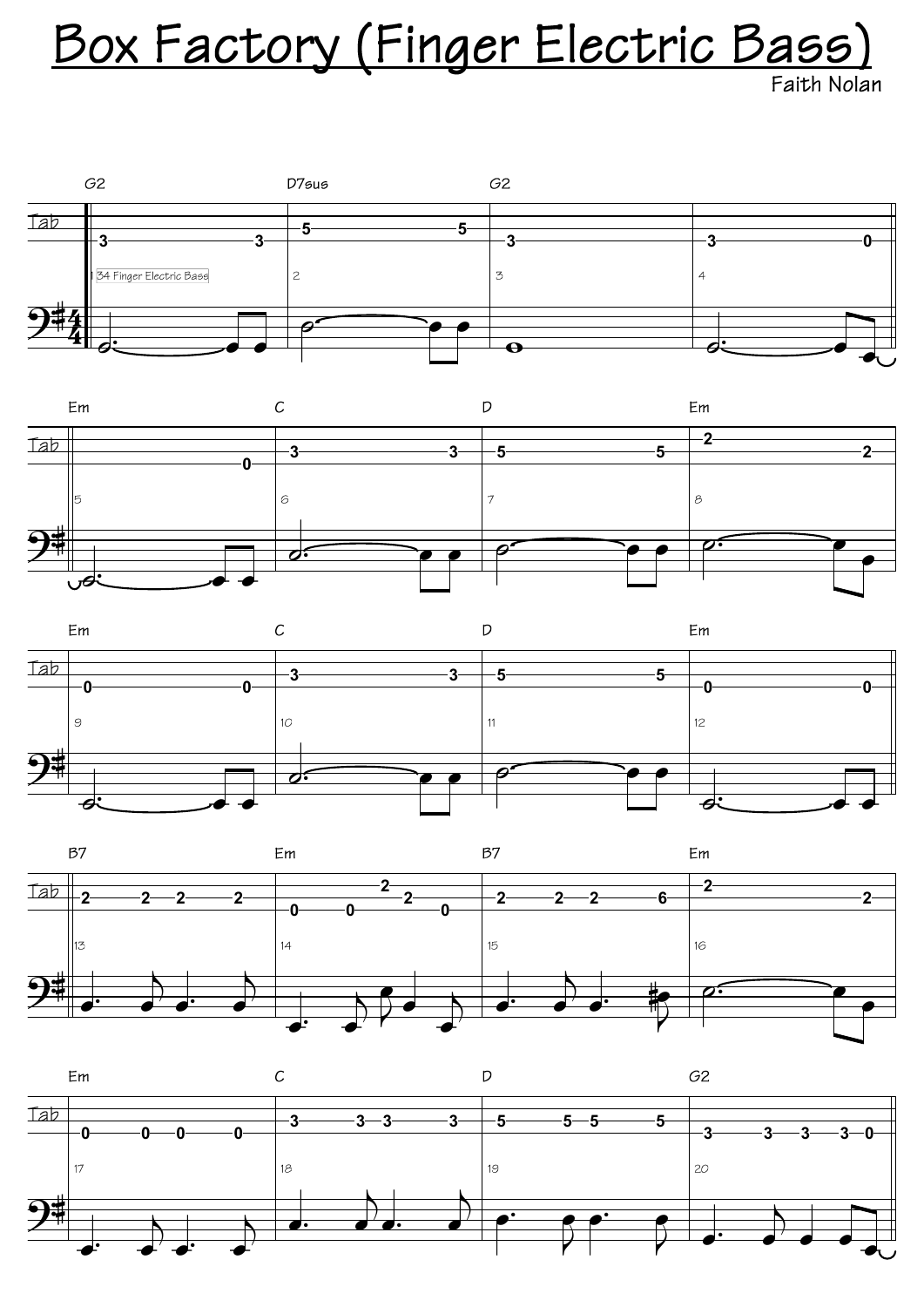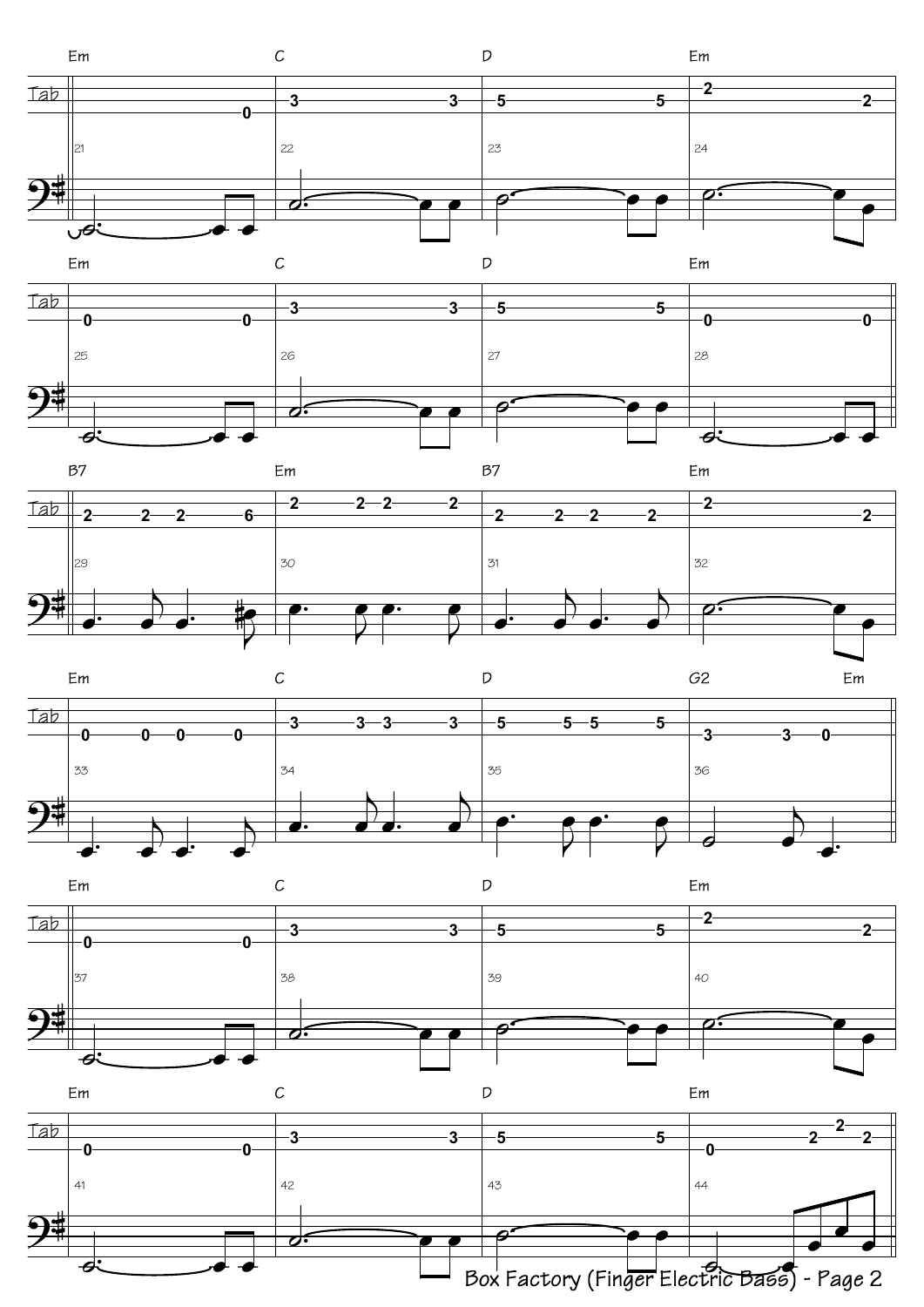









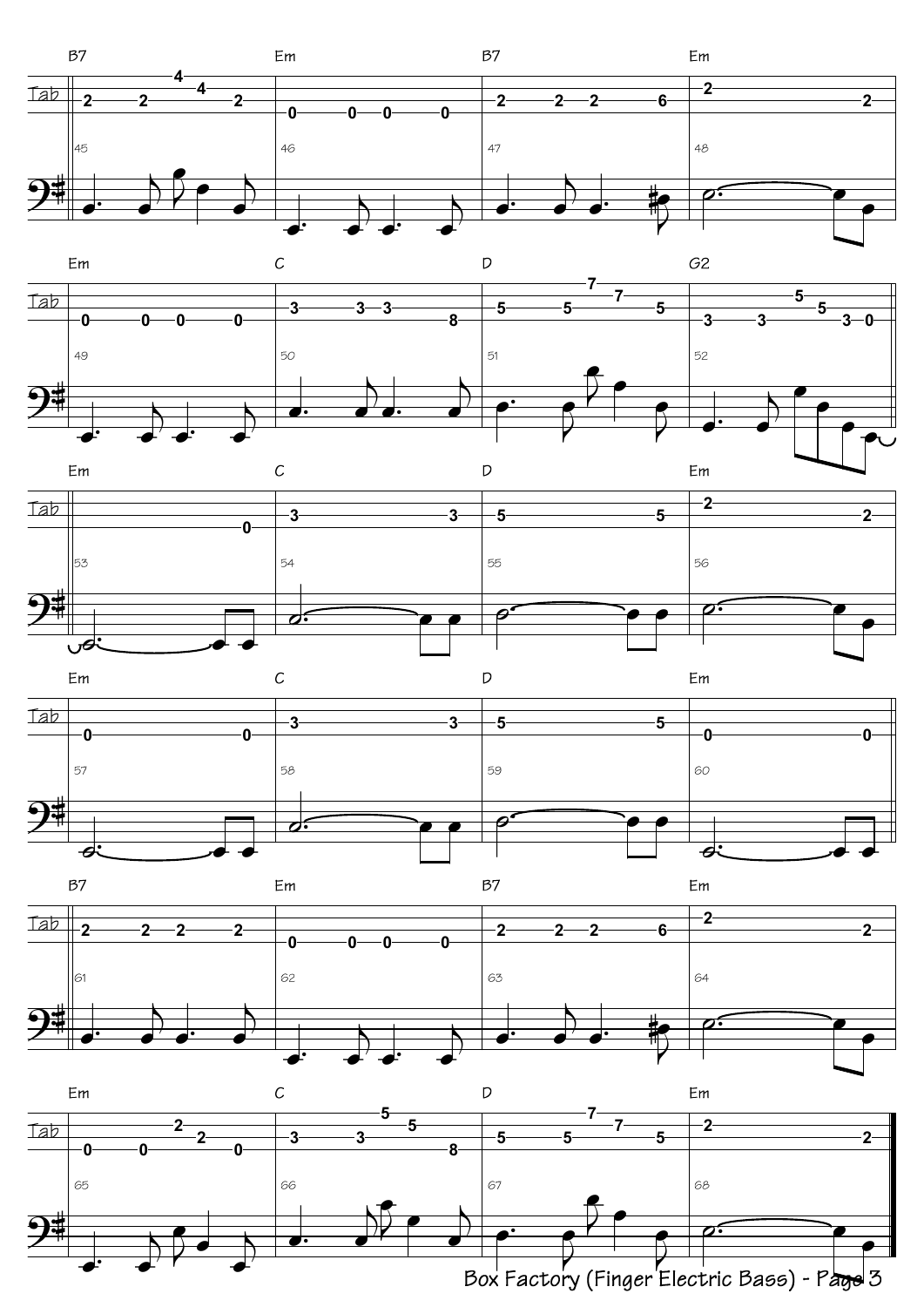### <u> Box Factory (Acoustic Piano)</u>









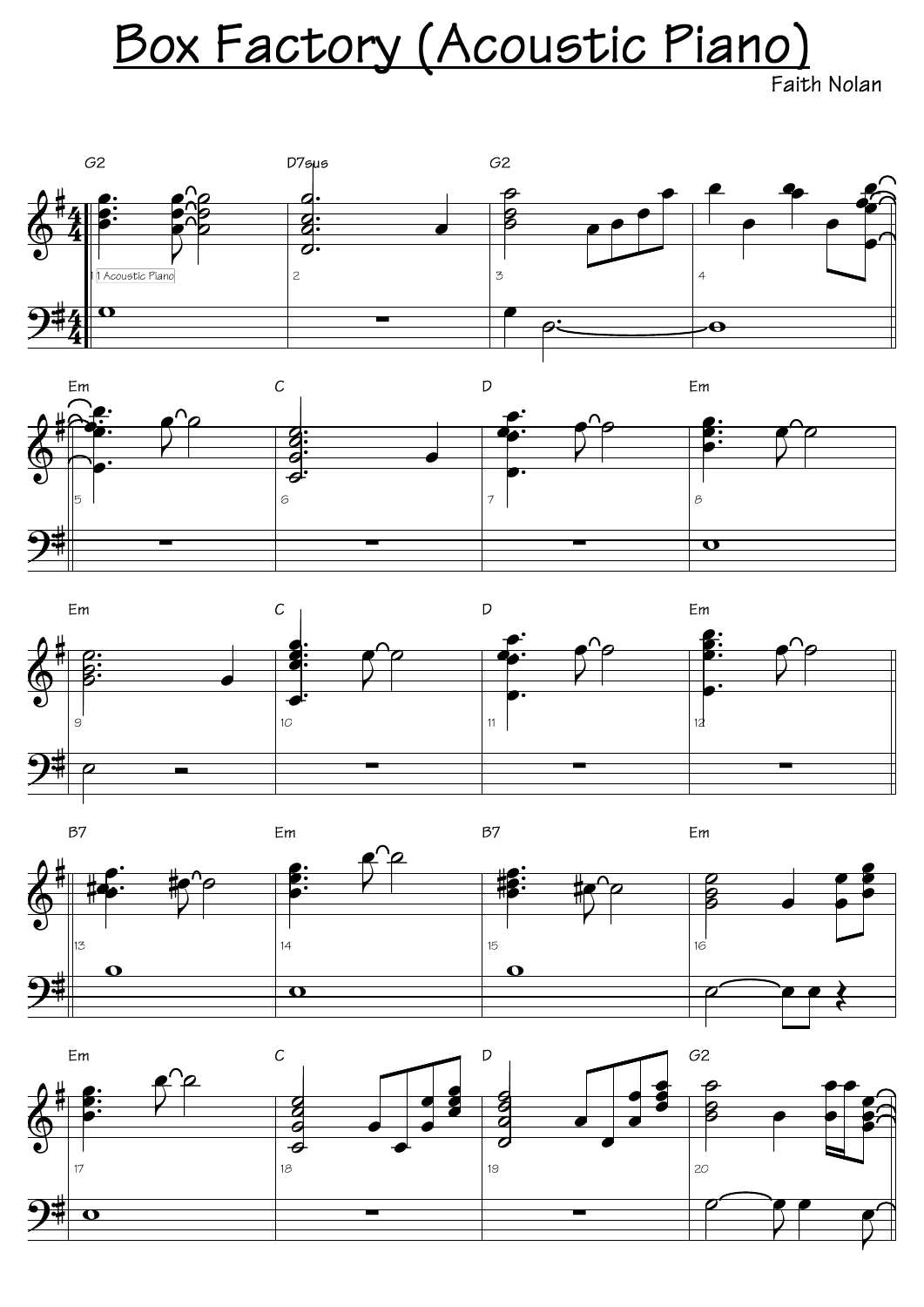

Box Factory (Acoustic Piano) - Page 2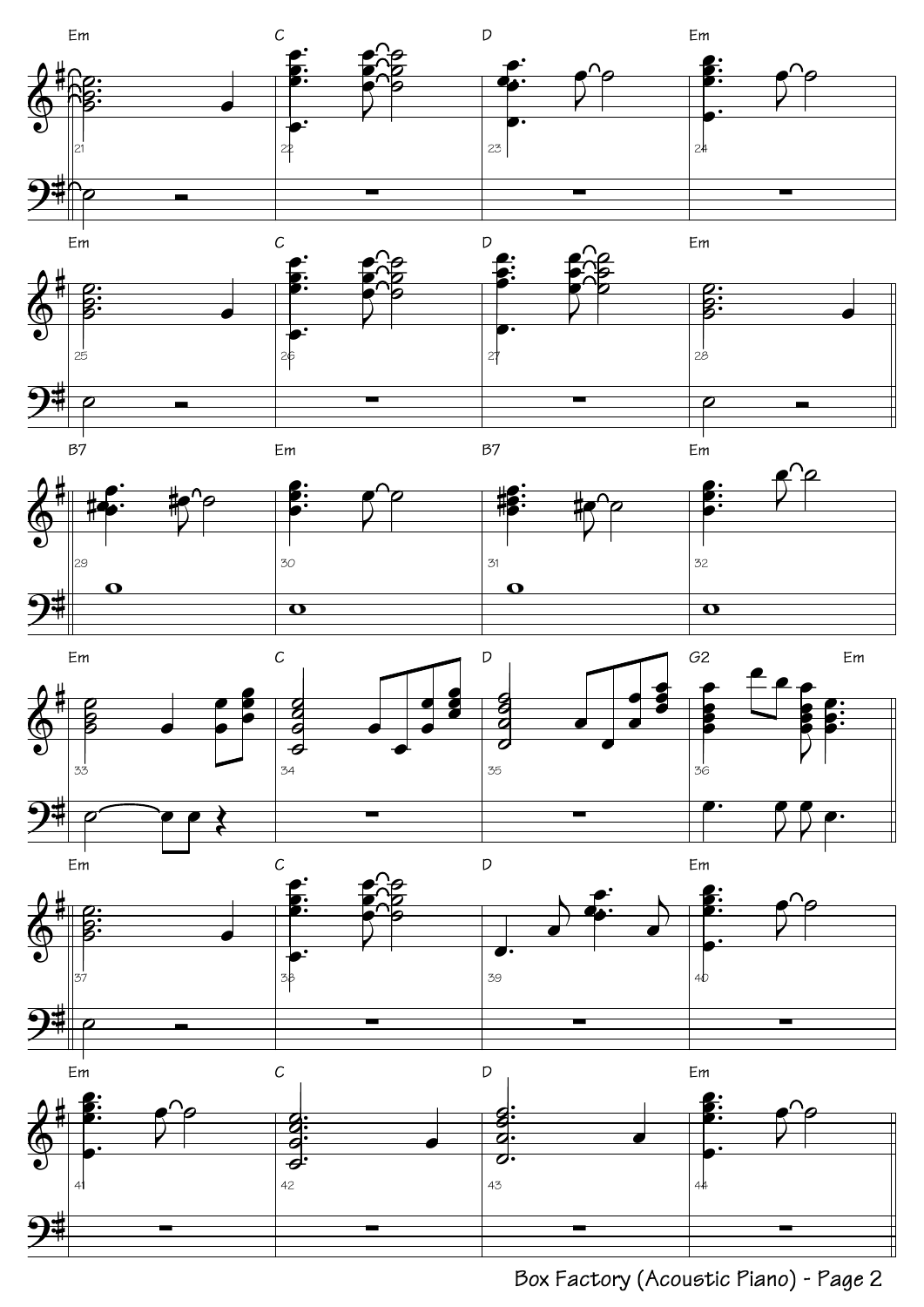

Box Factory (Acoustic Piano) - Page 3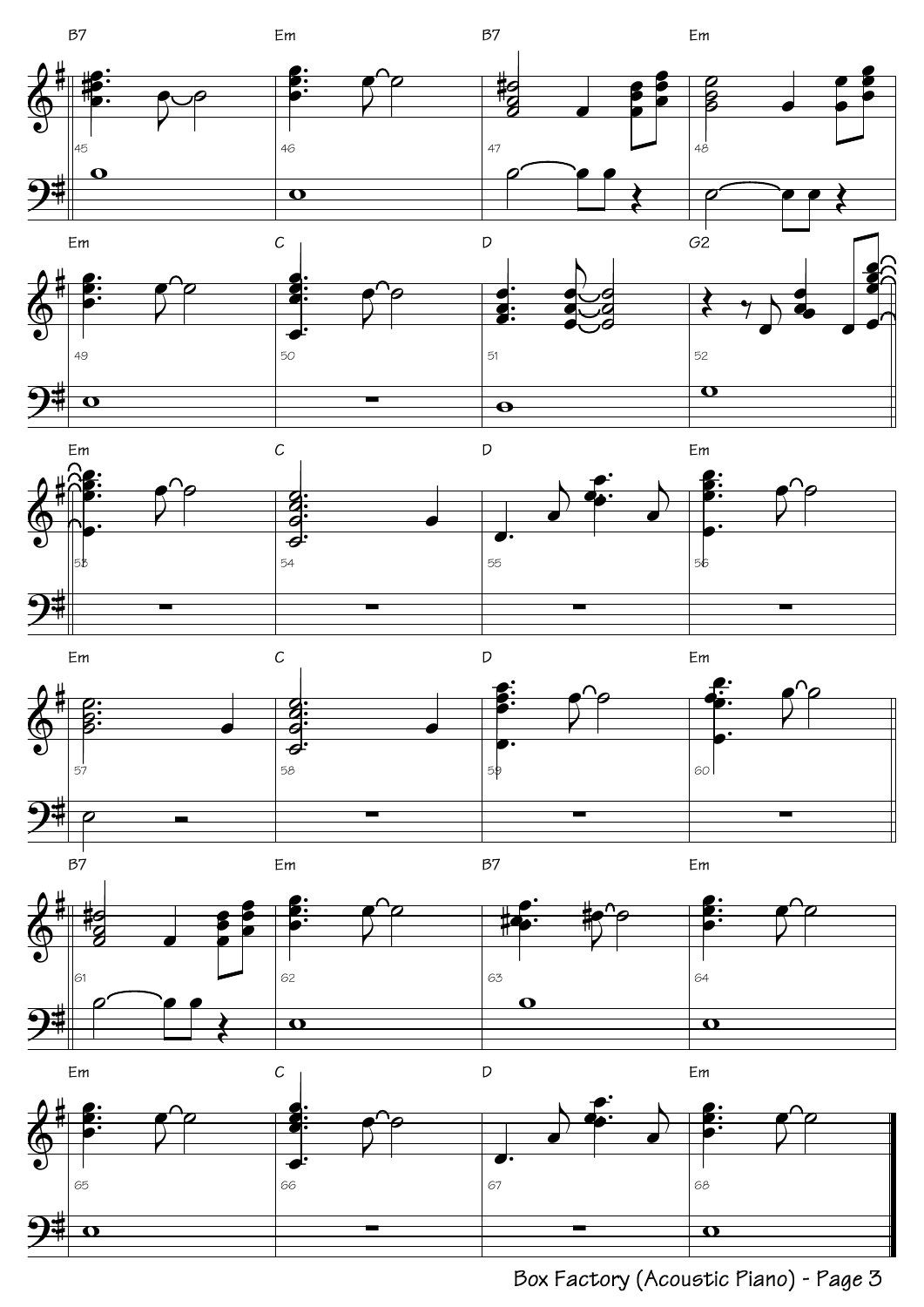#### <u> Box Factory (Acoustic Guitar)</u>

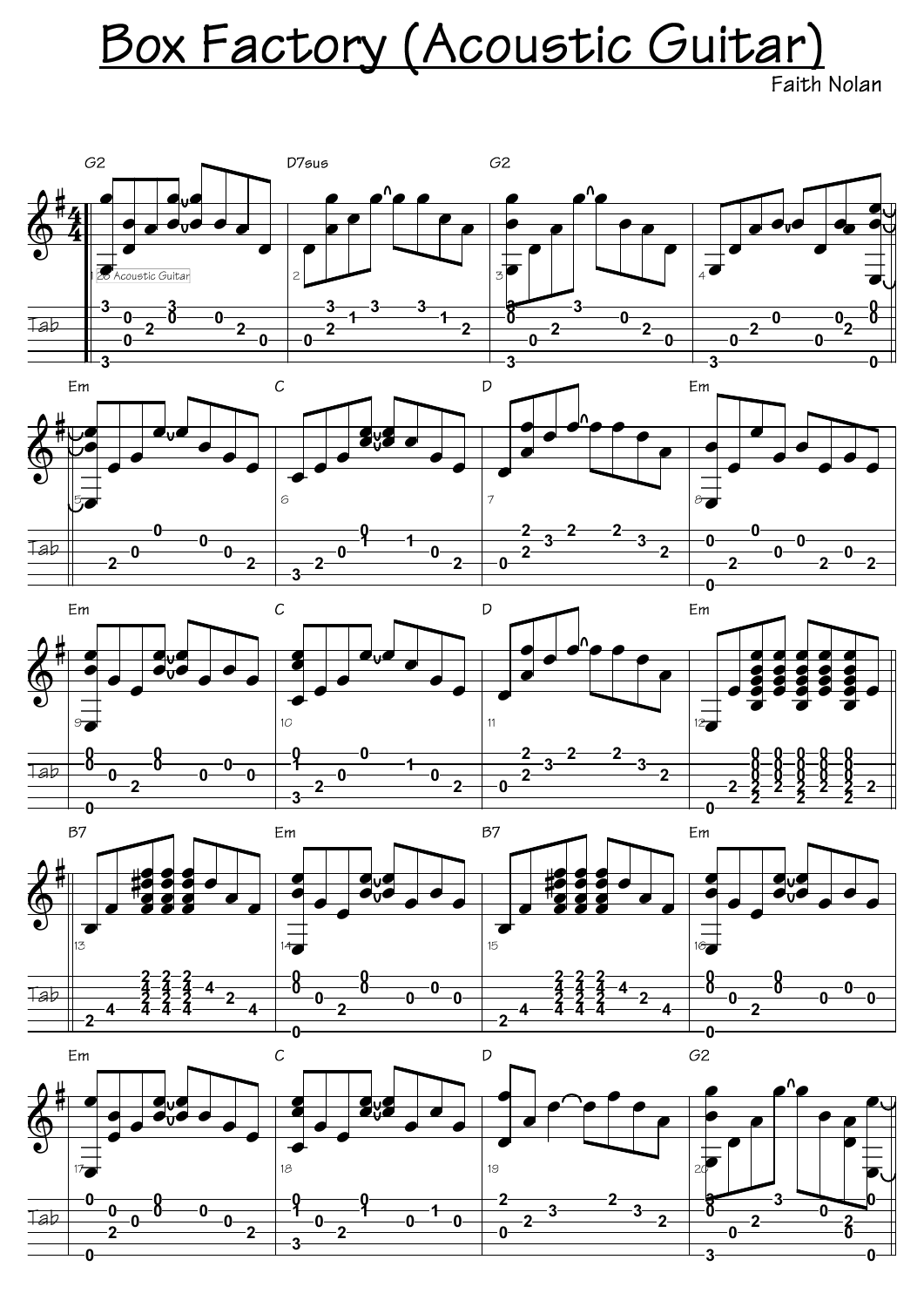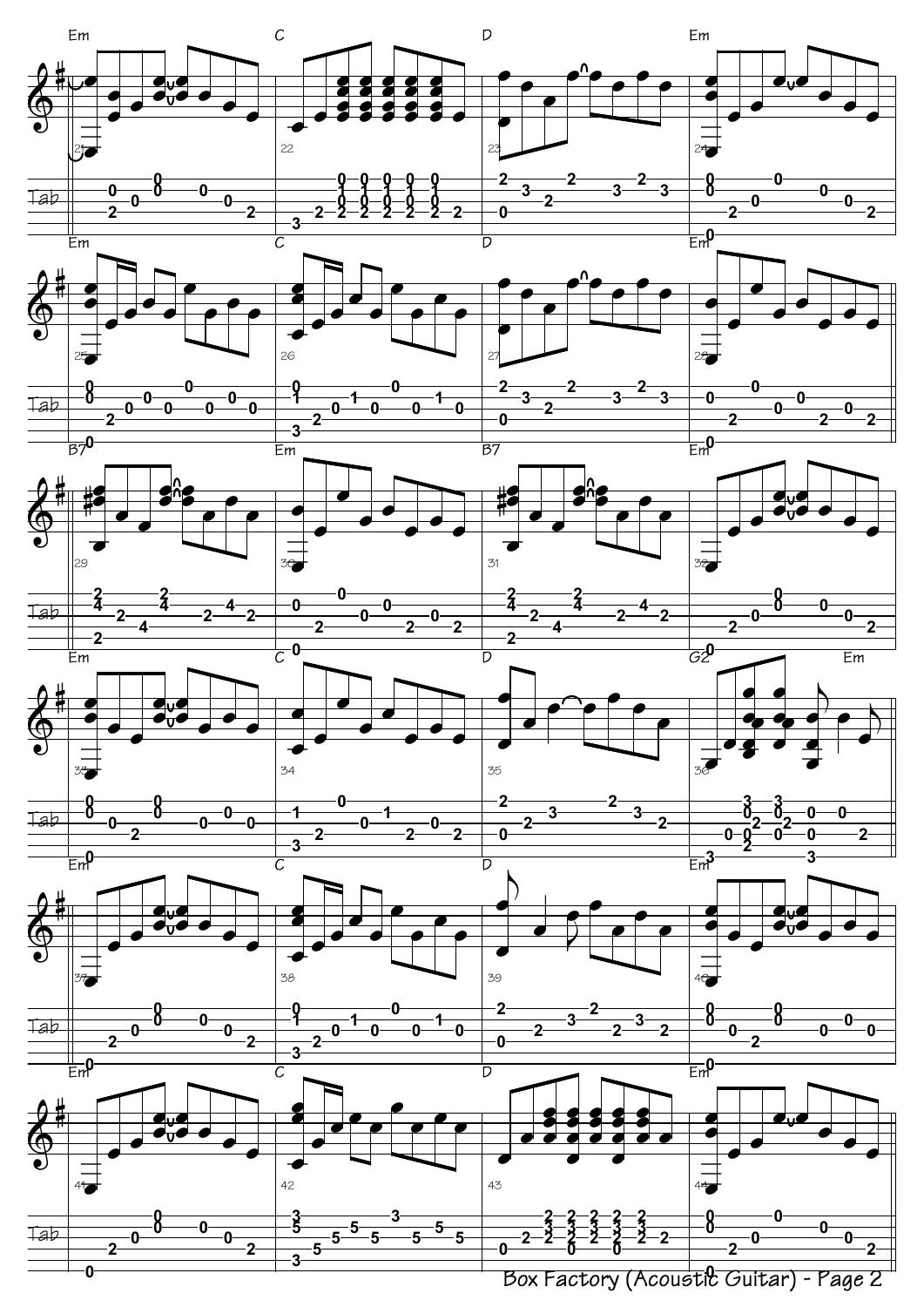

Box Factory (Acoustic Guitar) - Page 3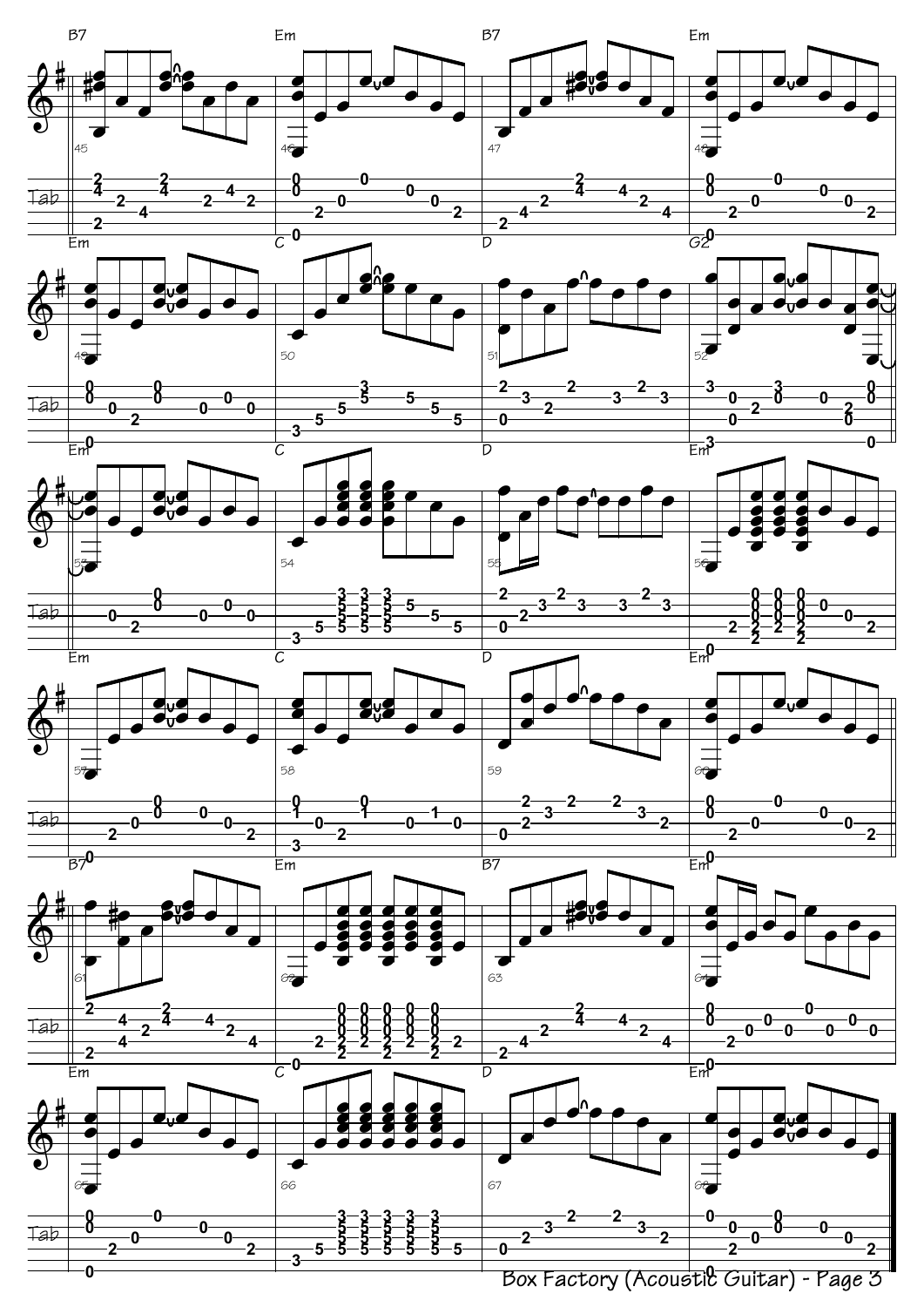## Box Factory (Electric Piano)

![](_page_11_Figure_2.jpeg)